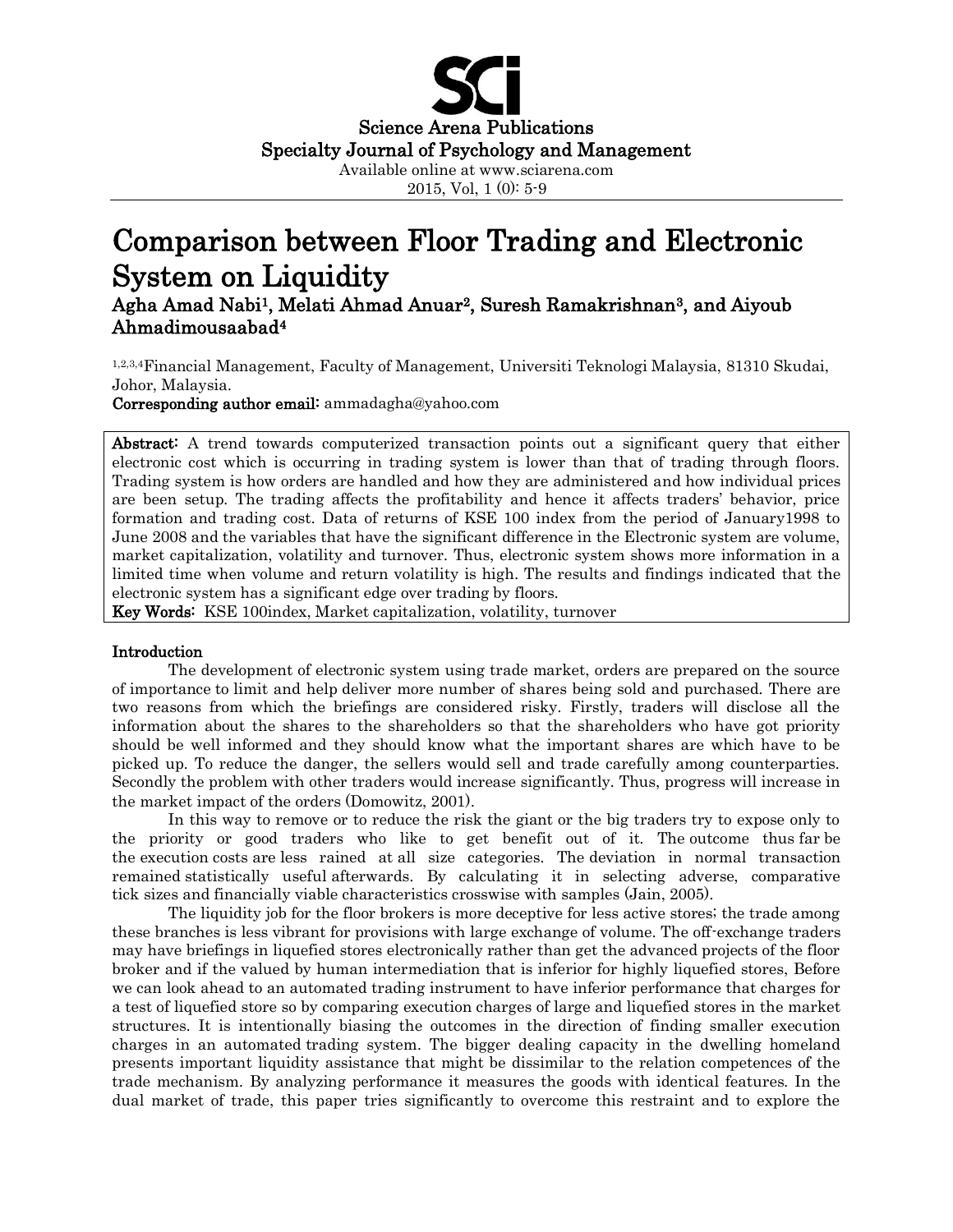relationship between familiar environments to make organizational efficiency. While in developed association dealing means offers many benefits over the floor but as by contemplating the present tendency toward computerization of sale markets, the relation effectiveness of an automated versus a floor-based means as significant.

# Literature Review

The price of the automated system and trading and to perform trades crosswise is considerably reduced in New York associated to Paris. The reliant variable for this study was liquidity, Stock cost volatility and independent variable was dealing volume. The outcome recommended that the current practice of the computerized trading system may not be able to fully copy the profit of the call option as human intermediation on a trading floor (Venkatarman, 2001).

ATS is more significant in US than in Europe, secondly in the US there is a trade concerned on the NASDAQ and the NEW YORK stock exchange in which NASDAQ share is called about 30%. While the impact of New York stock exchange was still quite (Degryse & Achter, 2001).

The automated market examines the dissimilarities in the use of market and restrict instructions by acquainted traders and liquidity traders, and we further investigate the dissimilarities between little and large liquidity traders and present outcomes on how the proposal rates of instructions (relative to market orders) develop through time, and on how the instability of a security or the worth of data held by informed traders sway dealer strategies (Bloomfield, Maureen & Sagar, 2003). A great part of bid ask quotes invent from the edge sort book lacking shortest contribution by specialists, and that struggle among traders and specialists has a major impact on the bid ask spread. Specialists' spreads are widest at the release, tapered until late sunrise, and then plane (Chun, Ness & Ness, 1998)

Futures and spot charges precede simultaneously more closely when both devices are computer display traded. This finding carries the major Hypothesis major of the thesis. Secondly, the discerned discrepancy in market integration will not be attributed to distinct arbitrage trading (Kemp & Korn, 2000).

The outcome analyze from this study is that scattered dimensions is more likely to be partial by the number of dealings, somewhat than that of trade size. Generally, these observed results, the information satisfied the number of dealings appeared to be higher than the trade sizes in the Taiwan OTC market (Tai, Chiang & Chou, 2006).

Relationships among dealing cost, technology, and the situation of intermediation in the trade. Market places representing automated trade execution are associated in reducing the trade costs. Lower explicit charges are associated in developing and functioning charges in electrical devices. The customary sight struggle that stock market is ordinary monopolies. Formerly trades has a positive quantity of liquidity, it is possible to pull towards extra trading volume, still if here are additional capable but less liquid, alternatives (Schilling & Wahrenburg). At the similar point in time as the Government analysis have shack significant radiance on the motivation and of Nasdaq market makers to connect in anti-competitive behavior, the information is silent on a figure of significant subject. (Christie & Schultz, 1999)

Information from electrical devices restricts alignment publications are recognized in cost savings. The awareness of liquidity in environments is accessible, and it promises to perform and illustrate using restricted placement publication data. If liquidity providers are compact then traders whose guidelines go beyond the line dimension might disburse upper deal implementation expenses, even if quoted spreads are narrower (Bessembinder, 1999). Mediation is characterized as the restoration of an uncover mediated institution, and its situation is queried for brokers and dealing markets in an electronic environment. Competitive fringes to the establishment of liquidity administration services are in evaluation over kinds of reintermediaries (Domowitz, Jean & Frank 2001).

The NASDAQ multiple trader market is conceived to make slender bid-ask spreads through the affray for alignment flow within dealers. Though, we find that odd-eighth extracts are efficiently missing for 70 of 100 actively traded NASDAQ securities, surrounding Apple Computer and Lotus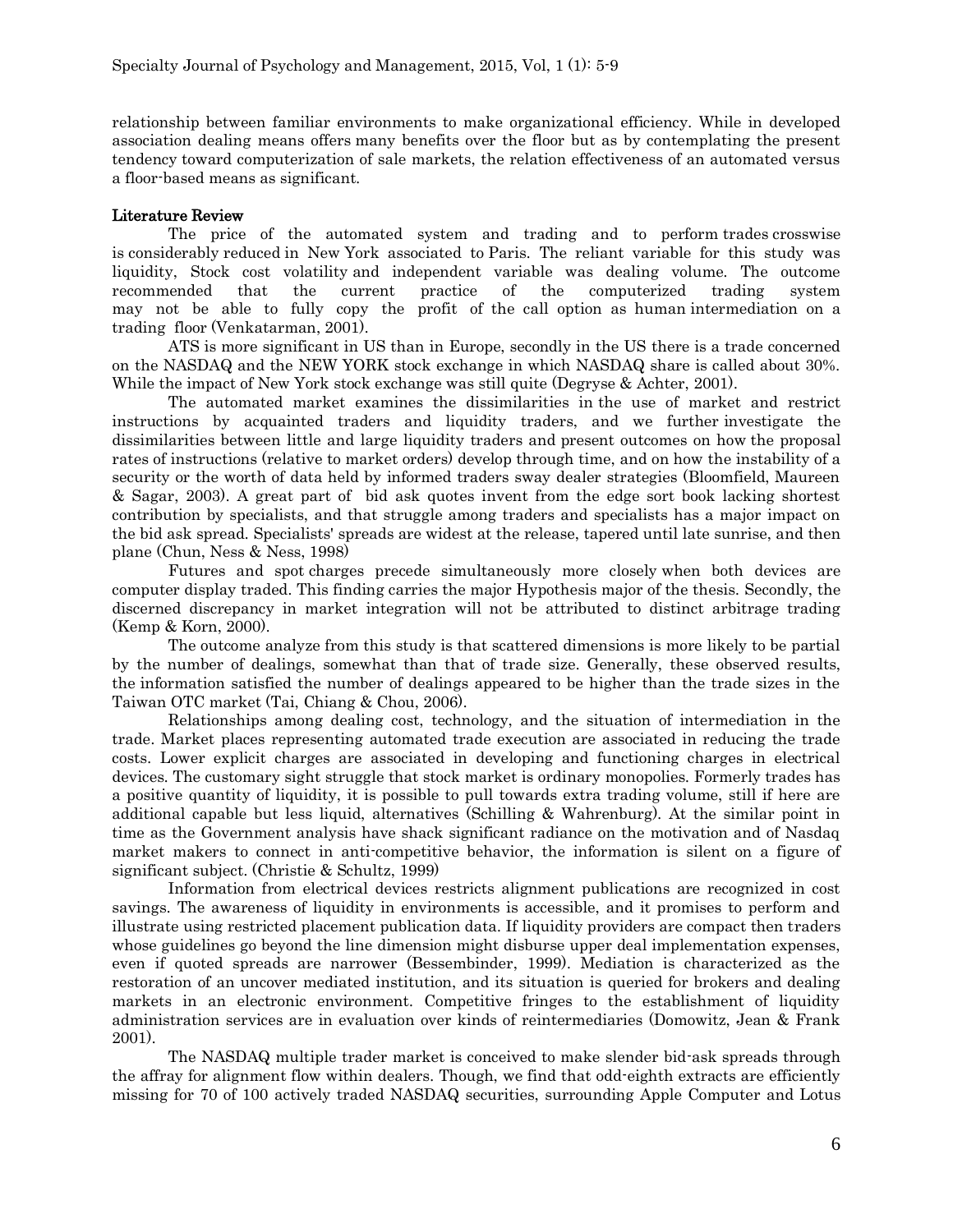Development. The deficiency of odd-eighth extracts will not be explained in the hypothesis of Harris (1991), trade or extra variables influencing spreads. The outcome recommended that the interior disperse for a large amount of NASDAQ materials is at least \$0.25 and increases the investigation of if NASDAQ traders indirectly conspire to preserve broad spreads (Christie, Harris &Schultz, 1994).

The outcomes display that despite likely market fragmentation due to the supplement of alternate dealing venues, quotes submitted by ECNs and dealers have data content and extracts on the same asset contemplate widespread information. Prior Studies showed that study on NASDAQ are greater than that which is one on NYSE as Ness & Ness reported that both the quoted and effective stock traded on NASDAQ are wider than those which are traded in NYSE. Foreign listing may also be utilized as a vehicle for reducing risk, as a marketing tool to improve firm's international profile and to overcome market segmentation barriers (Foester and Karolyi, 1999).

Further investigation proposes that functional dissimilarities between ECNs and NASDAQ market manufacturers have an influence on cost discovery. Specifically, ECNs' share of cost breakthrough is increased by acquainted traders who are tempted by the proficiency to trade anonymously but is impeded by liquidity traders who are captivated by the likelihood of lower dealing costs (Huang & Stall, 1995).

# Research Method

## Method of Data Collection

Secondary data of the variables KSE 100 Index stock returns, market capitalization and volatility has been collected to measure the difference of floor trading and Electronic system on liquidity. Monthly data over the period January 1998 to June 2008 has been employed. The choice of a monthly frequency is consistent with previous work (Degryse & Achter, 2001) which examines the variables in relation with the returns. The price effect of the trades is smaller than the share trade that is executed lower than the simple trade that approaches to overlook and monitor the volume and stayed nearly continuous along different trade sizes.

#### Sample Size

Monthly data of Stock returns of KSE 100, market capitalization, volatility and turnover has been collected for the period of 10 years since January 1998 to June 2008. Data has been gathered from State Bank of Pakistan (SBP), Karachi Stock Exchange (KSE) to examine the difference of floor trading and Electronic System on Liquidity.

## Research Model Developed

The fundamental endeavor of this analysis is to conclude whether information, specifically Electronic System, gives incremental information in comparison with trading through floor concerning the behavior of returns. Some work has been conducted at the market level (O'Hara, 1995; Harris, 1997; Jain, 2005). To analyze the comparison between returns of Floor trading and Electronic system after it has been implemented.

#### Results

The descriptive table exhibits the sample size, mean, standard deviation, and standard error for both groups. Total sample size used for the analysis is 114 out of which 60 responses were taken from floor trading and 54 responses were taken from electronic system .In this study Volume, market capitalization, volatility and turnover are taken as variables which were used to show the variation between liquidity and floor- trading after the implementation of electronic system. Mean value of volume on floor trading is 7.2470 as compared to electronic trading that is 8.8106.Independent t-test was used to compare the difference between the floor trading and electronic system on liquidity. Mean is taken as average and std.error of mean is calculated as standard deviation divided by the square root of the sample size.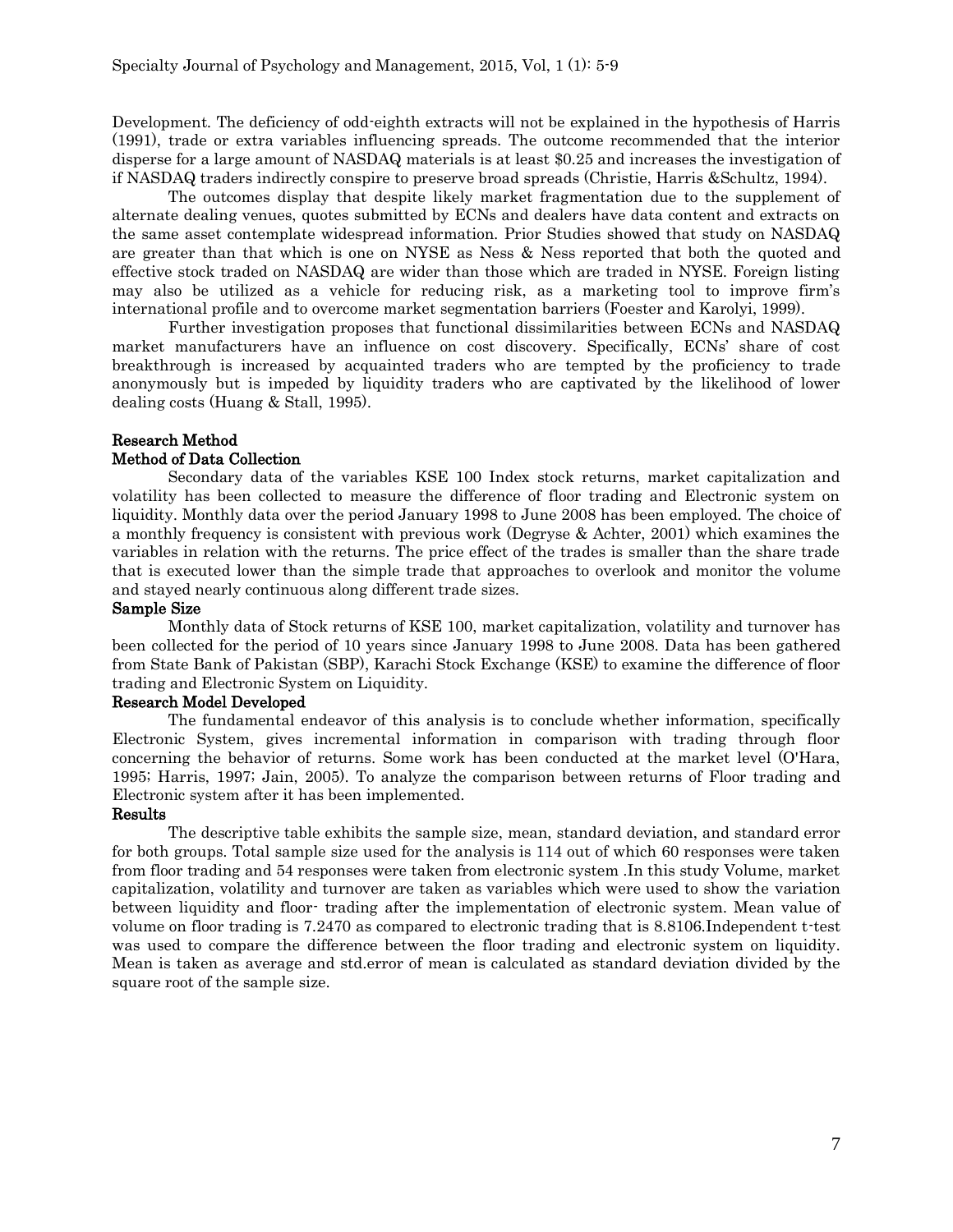| <b>Group Statistics</b>  |                   |    |         |                |                 |  |  |  |
|--------------------------|-------------------|----|---------|----------------|-----------------|--|--|--|
|                          | Dummy             | N  | Mean    | Std. Deviation | Std. Error Mean |  |  |  |
| Volatility               | Floor Trading     | 59 | 1.6689  | .77512         | 10091           |  |  |  |
|                          | Electronic System | 54 | 1.3402  | .70195         | .09552          |  |  |  |
| Ln Volume                | Floor Trading     | 60 | 7.2470  | .26120         | .03372          |  |  |  |
|                          | Electronic System | 54 | 8.8106  | .47230         | .06427          |  |  |  |
| Ln_Turnover              | Floor Trading     | 60 | 7.8134  | 2.24256        | .28951          |  |  |  |
|                          | Electronic System | 54 | 5.7487  | .53049         | .07219          |  |  |  |
| In Market Capitalization | Floor Trading     | 60 | 12.7883 | .20492         | .02645          |  |  |  |
|                          | Electronic System | 54 | 14.3691 | .56234         | .07653          |  |  |  |

#### Table 1

## Hypotheses Assessment Summary

The hypothesis of the study was to identify the difference of floor trading and electronic system on liquidity. This table shows the statistical result about the rejection and acceptance of the hypotheses.

|              | <b>Hypotheses</b>                                                                                           | т         | Sig.  | <b>RESULT</b> |
|--------------|-------------------------------------------------------------------------------------------------------------|-----------|-------|---------------|
| $H_1$        | There is a significant difference between floor trading and<br>electronic system on liquidity.              | $-22.160$ | 0.000 | Rejected      |
| $\rm{H}_{2}$ | Market Capitalization a significant difference between floor<br>trading and electronic system on liquidity. | $-20.334$ | 0.000 | Rejected      |
| Ha           | Volatility has a significant difference between floor trading<br>and electronic system on liquidity.        | 2.355     | 0.020 | Rejected      |
| $H_4$        | Volume has a significant difference between floor trading and<br>electronic system on liquidity.            | $-21.543$ | 0.000 | Rejected      |
| $\rm{H}_{5}$ | Turnover a significant difference between floor trading and<br>electronic system on liquidity.              | 6.599     | 0.000 | Rejected      |

| 'able |  |
|-------|--|
|-------|--|

## Conclusion

The world proposes to proceed from the floor-based operation scheme to the electrical devices dealing structure. This tendency in the direction of mechanization raised significant inquiry of the relation efficiencies of the two dealing means this topic by matching the trade execution charges for the widespread supply of same companies in an automated restrict alignment and a floor-based market structure. The automation decreases business costs drastically. ATS is the promoter of computerized schemes and should thus be more thriving in the United States. Our empirical work displays that automation also has an important influence on dealing charges, but still less considerable than in an international context. Markets are typically synchronized as an auction market where buyers can propose and limit orders. ECNs allows investors to buy and sell with each other by a restrict alignment publication without the intervention of a dealer. Thus affray appears to be more significant than division of markets. The outcomes on market deepness are inconclusive. ECNs reduce the informational effectiveness of the market. The cause is that ECNs normally permit for anonymous dealing, premier to a boost in the harmful assortment constituent of the spread. Crossing systems depend on cost breakthrough at the prime exchange while ECNs dynamically assist to the cost breakthrough process. Currently, dealing capacity on alternate dealing schemes is quite stumpy compared to the well-known market places. This research can further be studied by using cads as by implementing the electronic system of intranet to different cities and compare the results with the current research.

## References

Bessembinder H. 2000. Tick Size, Spreads, and Liquidity: An Analysis of Nasdaq Securities Trading near Ten Dollars. Journal of Financial Intermediation. 9: 213–239.